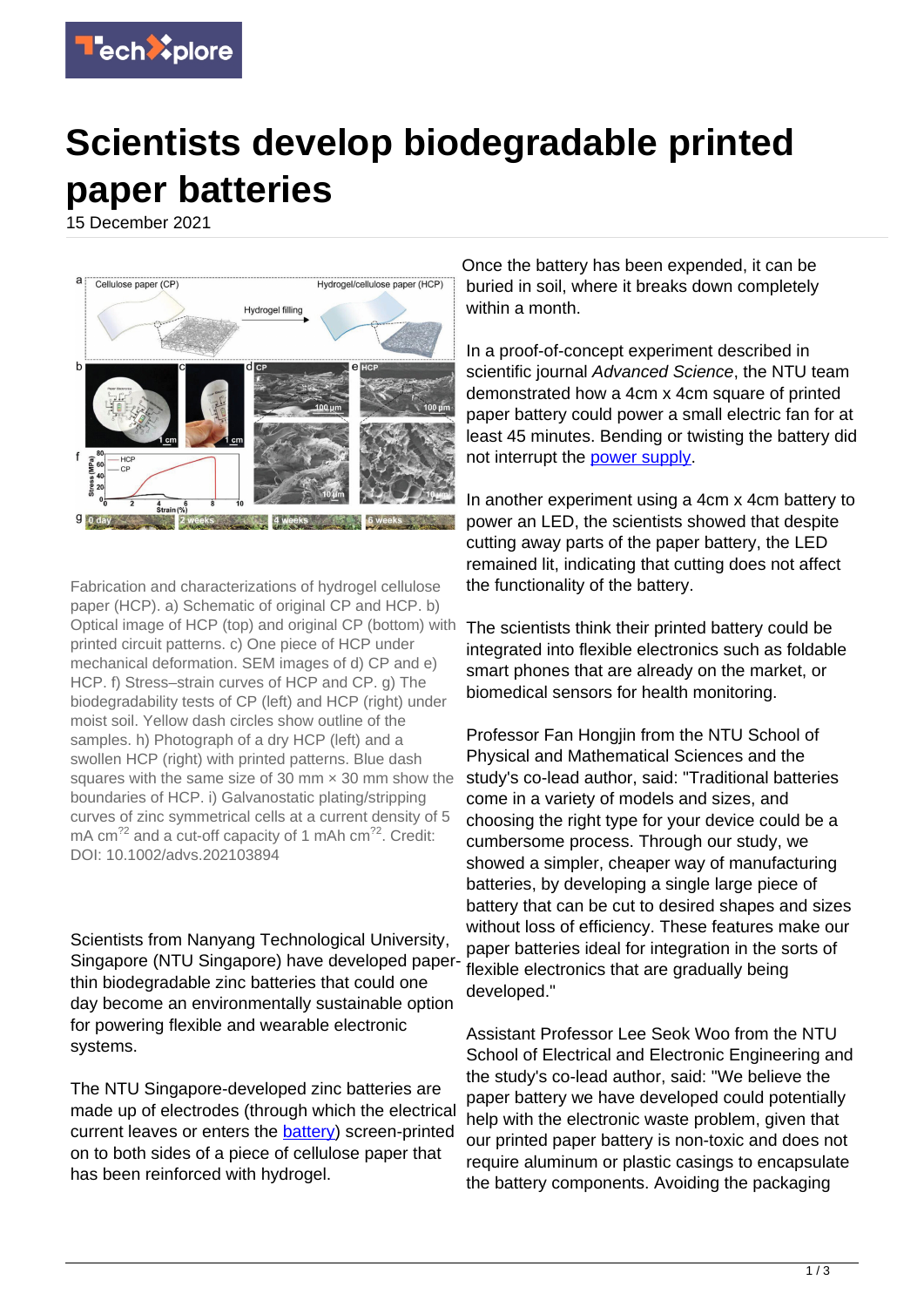

layers also enables our battery to store a higher amount of energy, and thus power, within a smaller system."

The development of printed paper zinc batteries by the NTU research team, which also includes research fellows Dr. Yang Peihua and Dr. Li Jia, is in line with the NTU 2025 vision and the University's Sustainability Manifesto, which aspire to develop sustainable solutions to address some of humanity's pressing grand challenges.

## **Fabricating 'sandwich-style' batteries**

Batteries power devices through an electrochemical reaction, which produces electrical energy. The internal workings of a battery are usually housed within a metal or plastic case. Inside this case are the cathode and anode—these are electrodes where biodegradability, the NTU scientists buried it in the the electrochemical reactions occur.

A separator added between the cathode and anode fracturing after two weeks, and degraded creates a barrier and prevents the electrodes from touching while allowing electrical charge to flow freely between them, avoiding short circuits.

Also inside the battery is a medium known as the electrolyte, which allows the electric charge to flow between the cathode and anode.

To develop a thinner, lighter prototype with no packaging required, the NTU scientists adopted a "sandwich design" for their batteries—the electrodes sustainable alternative to current batteries." are like the bread slices, and the cellulose paper that the electrodes are printed on is like the sandwich filling.

The fabrication process starts with reinforcing cellulose paper with hydrogel to fill up the fiber gaps found naturally in cellulose. This forms a dense separator that effectively prevents the mixing of the electrodes, which are formulated as 'electrode inks' and screen-printed onto both sides of the hydrogel-reinforced cellulose paper.

The anode ink is mainly made up of zinc and carbon black (a conductive type of carbon). As for the cathode ink, the scientists developed one type with manganese and another with nickel as a proofof-concept, though the research team said that

other metals could possibly be used.

After the electrodes are printed, the battery is immersed in an electrolyte. A layer of gold thin foil is then coated on the electrodes to increase the conductivity of the battery. The final product is about 0.4mm thick—about the thickness of two strands of human hair.

## **An eco-friendly alternative**

With hydrogel and cellulose naturally broken down by bacteria, fungi, and other microorganisms, the battery can simply be buried in soil at the end of its life span where it breaks down in a matter of weeks, making it a fully biodegradable product.

To demonstrate the paper battery's soil of a rooftop garden on the NTU campus. The hydrogel-reinforced cellulose paper started completely within a month.

Prof Fan said: "When decomposition happens, the electrode materials are released into the environment. The nickel or manganese used in the cathodes will remain in their oxide or hydroxide forms, which are close to the form of natural minerals. The zinc found in the anode will be naturally oxidized to form a non-toxic hydroxide. This points to the battery's potential as a more

Going forward, the NTU team hopes to demonstrate the complete integration of the printed [paper battery](https://techxplore.com/tags/paper+battery/) to other printed electronics, electronic skins, as well as energy storage systems deployed in the environment.

 **More information:** Peihua Yang et al, Printed Zinc Paper Batteries, Advanced Science (2021). [DOI: 10.1002/advs.202103894](http://dx.doi.org/10.1002/advs.202103894)

Provided by Nanyang Technological University